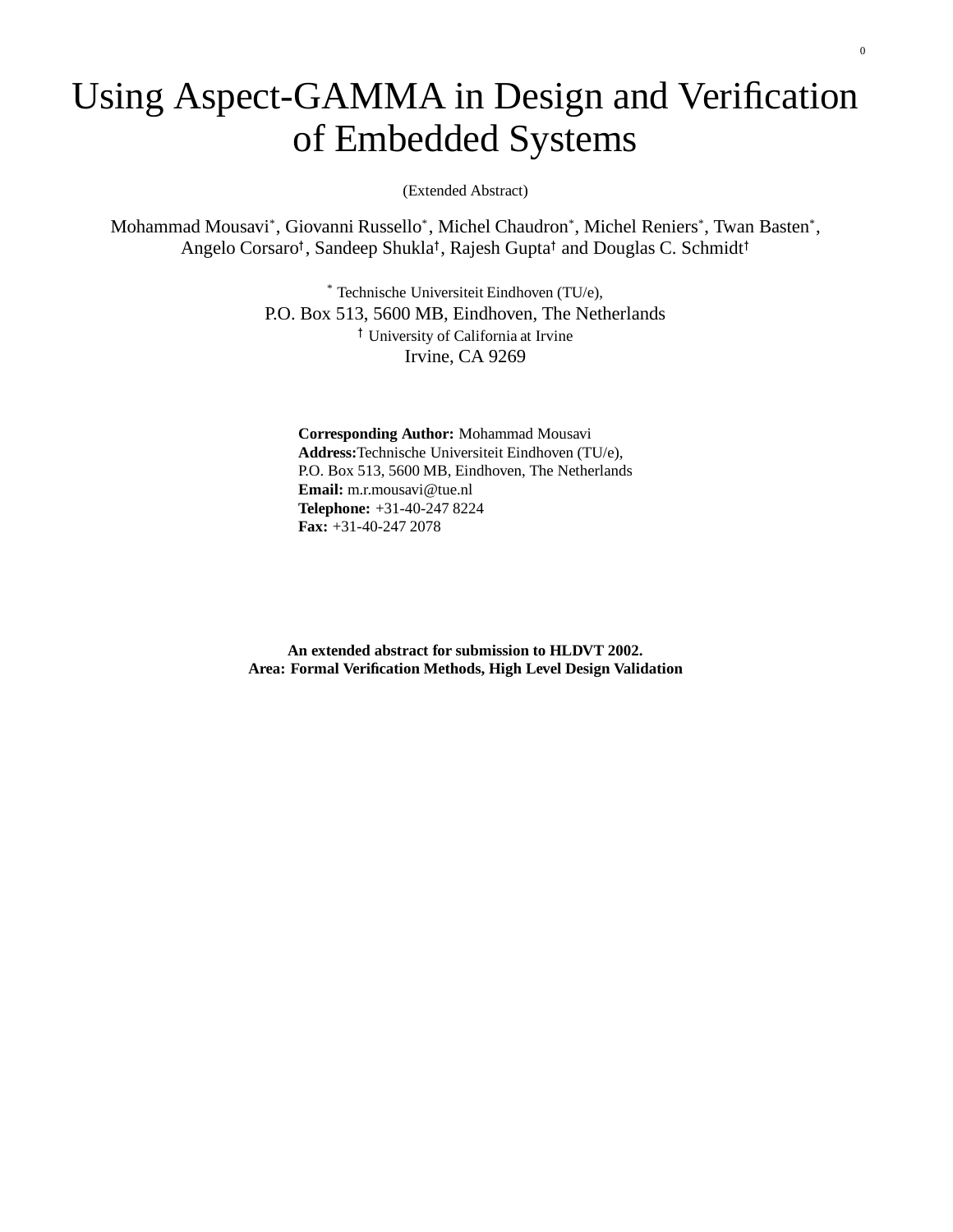### I. INTRODUCTION

*Separation of concerns* is one of the concepts at the core of modern system design and evolution. It has been advocated as a key principle for reducing the complexity of developing large-scale systems [10], [7].

In particular, in [7], *orthogonalization of concerns* has been illustrated in the context of embedded system design. This work advocates capturing the design intent at the highest possible level of abstraction, and separate the timing, concurrency, and communication concerns. However, since this methodology is couched in the platform-based design methodology, the highest level of abstraction in most cases is in the form of Finite State Machines of some kind. In this work, we propose raising the level of abstraction, and separating concerns from the very inception of the ideas of the system under design. From our perspective, finite state machines already mix control, data-flow concerns in the system.

Separation of concerns (esp. the cross-cutting ones) brings about the following benefits in design, verification and implementation phases:

- 1) *More focused design, and lighter verification.* One of the main difficulties in the design of some concerns is that they usually *crosscut* the responsibility of several encapsulation units (components, modules, or objects). Thus a design time separation of concerns allows for a more focused design method that gathers cross-cutting concerns in their dedicated place. Furthermore, properties related to a concern (set of concerns) can be verified by looking at the particular concern (combination of concerns).
- 2) *Localized change.* In this paradigm making and tracking changes is localized to the involved aspects. Subsequently, a (possibly automated) weaving process spreads the consequences of change to the composed behavior of system.
- 3) *Abstractness from other modeling methods.* By using separate modeling techniques for different aspect, one may decide to change the modeling formalism of one aspect and still be able to use the other aspect models.

This paper combines a formal design framework, which is based on a multi-set transformation language called GAMMA [1], [2], with aspect-oriented development concepts from software engineering [4], [8]. We refer to design concerns as aspects following the software terminology. We illustrate how having a tailor-made formalism for each aspect that is abstracted from other aspects is a key benefit of such a formal design framework. To clarify our discussions, we sketch an architecture specification and design method for Distributed Real-time Embedded (DRE) systems.

In this abstract, we propose separating the concerns of computation, coordination, timing, and distribution, through different simple and abstract notations for these aspects. We also propose a weaving process that maps combination of these different aspects to the formal semantic domains.

The remainder of this paper is organized as follows: Section II discusses computation, coordination, timing, and distribution as different aspects of a design and suggests languages/notationsto specify them. Section III contains a simple model of weaving the functional and non-functional aspects in a single semantic model. Section IV presents the case study that we work on using our design method. Section V provides concluding remarks and research directions. For sake of brevity we do not present detailed formalities of aspect modeling languages in this abstract and sketch the overall design criteria.

### II. EXPLORING ASPECTS

This section focuses on the specification of computation and the three aspects coordination, timing, and distribution. We use a subset of GAMMA for specifying basic component functionalities (computations) and present its distinguishing features. We then present some ideas about specifying other aspects.

#### *A. Modeling Computation with GAMMA*

GAMMA is an abstract language, based on multi-set rewriting on a shared data-space, designed to support scalable parallel execution of a program on parallel and/or distributed architectures [2], [1]. The basic and atomic piece of functionalityin GAMMA is the *rule*.

In this research, we focus on a subset of GAMMA involving the specification of basic rules. We thus factor out structuring decisions (present in the calculus of GAMMA [5]) and make them a separate aspect model, namely the coordination model.

The syntax of a simple GAMMA program is given in Figure 1. A GAMMA program consists of a non-empty set of rules, each

| <i>Program</i> | $\therefore$ ProgramName = {Rules}                                               |
|----------------|----------------------------------------------------------------------------------|
| Rules          | $\therefore$ Rule   Rule, Rules                                                  |
| Rule           | $\therefore$ RuleName = MultisetExp $\mapsto$ MultisetExp $\Leftarrow$ Condition |
|                | $MultisetExp ::= \epsilon   BasicExp   BasicExp, MultisetExp$                    |
|                | $BasicExp$ ::= Variable   Constant   (Variable, BasicExp)   (Constant, BasicExp) |

Fig. 1. Basic GAMMA Syntax

rewriting the content of the shared multi-set of data items. Execution of a program consists of applying rules to the multi-set in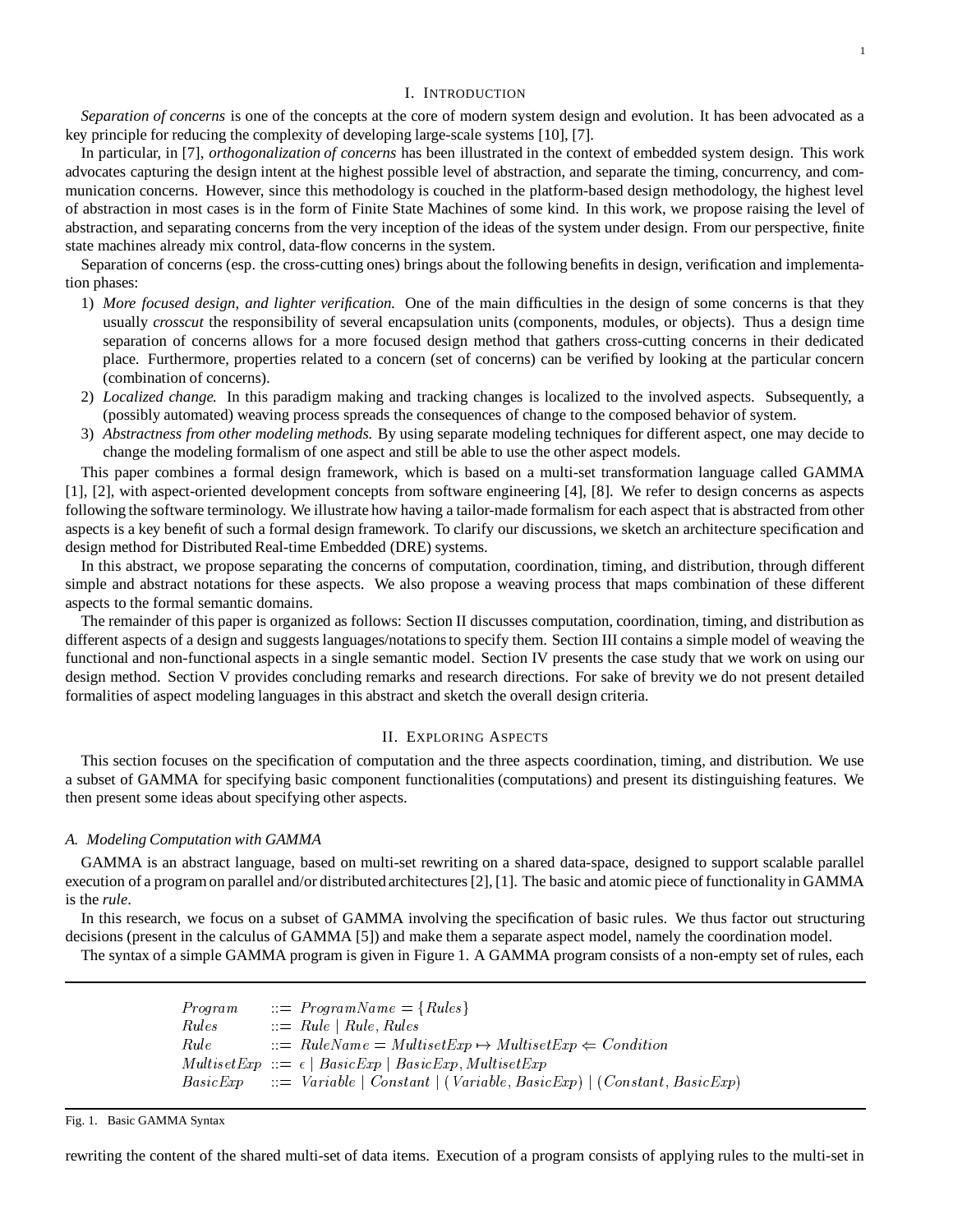Henceforth, the GAMMA model is only concerned with basic functionalitiesin the form of a simple input-computation-output pattern that abstracts from the following details:

- 1) *Relative ordering of actions (coordination).* Basic functionalities (rules) are specified independently of each other. Hence, no special ordering of actions (control structure) is imposed on this particular specification.
- 2) *Timing.* The basic GAMMA model does not include any information about timing. Since it abstracts from ordering of actions, even a qualitative (causal) notion of time is not present in the GAMMA model.
- 3) *Distribution.* For any distributed system, the shared data-space is an abstraction that eases the programming, yet must be distributed in the implementation.
- 4) *Hardware resources.* Chaotic behavior of GAMMA programs include all possible levels of true concurrency. This means that the semantic model of a GAMMA program is general enough to be adopted to any particular hardware architecture that allows a certain level of true concurrency. In other words, adding information about hardware resources as an aspect will refine the GAMMA model to a particular platform dependent program.
- 5) *Fault tolerance.* The GAMMA execution model requires programs to be designed in such a way that duplicated execution of atomic actions of a program cannot affect the functionality. Hence, replication of actions can be added transparently to the functional model.

This abstraction is the key issue in our approach since it allows several ways of restriction (refinement) of basic functionality model by adding different (combinations of) the aspects.

#### *B. Coordination*

The goal of our coordination language is to specify restricted behavior of GAMMA programs by composing them in certain orders. Hence, it should provide composition operators to structure execution and restrict behavior of GAMMA rules.

A coordination expression is basically composed of GAMMA rules, using rule-conditional ( $r \to s[t]$  meaning that if r can be scheduled then it is scheduled and  $s$  is selected for execution afterwards, otherwise  $t$  is scheduled for execution), sequential (;), parallel (||), or recursive operators ( $\mu x.s$ ). Our coordination language is a process algebraic formalism that provides a formal framework for different composition models on top of a single functionality. In [3], the relationship between the composition models and computational complexity is studied.

## *C. Timing*

Timing constraints are added to the specification to provide assertions regarding the execution time of GAMMA rules. This time is relative to the point from which the rule is selected for execution (when the previous rule execution is finished). Hence, there is an inter-dependency between overall end-to-end timing behavior of the design and both timing and coordination aspects. We will return to these inter-dependencies in the weaving section.

We propose to add the timing aspect to a GAMMA specification by associating an interval to each rule name. This timing representation keeps the syntactic specification of timing separate from rule definitions, and hence allows independent change of both aspects. This method also allows a rule to have no timing assertion, which will be replaced by a default interval  $(0, \infty)$  in the weaving process.

Since GAMMA rules assume a shared access to data, the timing aspect does not specify any assumptions about the cost of accessing the data items in a distributed setting. The above estimation is therefore only related to the computation time for each functionality.

### *D. Distribution*

Distribution as a separate concern, contains information about mapping sorts of data objects and rules to different locations. Adding the distribution aspect, introduces inter-connections with the timing aspect in that a cost of access is associated for remote data access. Thus, timing of individual components execution is changed when taking the distribution aspect into account.

The distribution aspect is modeled as a mapping between multi-set expressions (present in the GAMMA rules) to the physical locations.

To specify distribution, we assume a set R containing rule names and a set T containing data types. Data types are used to categorize data items used/produced by different rules. We do not specify how to assign this typing to variables and constants but assume that there is a function from the sets of variables and constants to types. The set of locations is denoted by  $P$ .

Static distribution is defined as a function  $StaticDist : (R \cup T) \rightarrow \mathcal{P}(P)$ , representing the locations of the data objects and rules of each type. Note that we did not restrict locations to contain both data and processing (rules) and hence, a location may represent a storage node or processing unit, or both.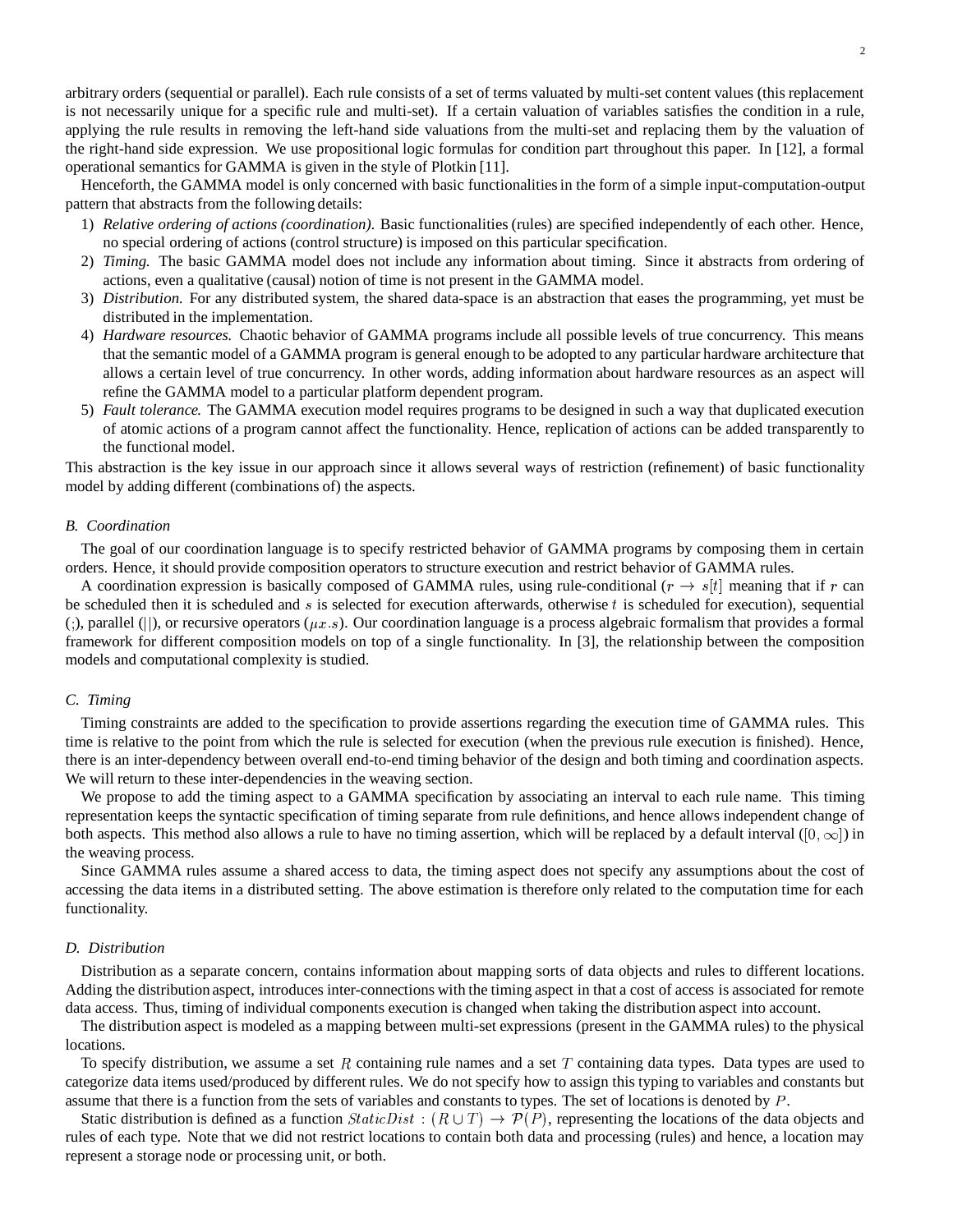| $ElevatorSystem = \{$ | $inRequest = ((inStop, i), off) \mapsto ((inStop, i), on),$                                                    |
|-----------------------|----------------------------------------------------------------------------------------------------------------|
|                       | $extRequest = ((extStop, i), off) \mapsto ((extStop, i), on),$                                                 |
|                       | $move Up = (cf, i) \mapsto (cf, i + 1) \Leftarrow$                                                             |
|                       | $i < Max Floor \land \exists j; i < j \land ((extStop, j), off) \in State \land ((inStop, j), off) \in State,$ |
|                       | $moveDown = (cf, i) \mapsto (cf, i - 1) \Leftarrow$                                                            |
|                       | $i > 0 \land \exists j; j < i \land ((extStop, j), off) \in State \land ((inStop, j), off) \in State,$         |
|                       | $load = ((extStop, i), on) \rightarrow ((extStop, i), off) \Leftarrow (cf, i) \in State,$                      |
|                       | $unload = ((inStop, i), on) \rightarrow ((inStop, i), off) \Leftarrow (cf, i) \in State\}$                     |

Fig. 2. GAMMA Program for the Elevator System

This general specification of distribution can be used to model more specific distribution policies, such as push and pull models. For example in a push model, the distribution mapping should map any data type to its consumer side. In a pull model, however, the data type remains on the producer side and should be accessed (fetched) from the producer by the consumer.

### III. WEAVING ASPECTS

The idea of weaving is composing different aspects of design. In our case, we have to relate functionality, (coordination,) timing, and distribution, and present them in one semantic model. The orthogonality of non-functional aspects allows the designer of each aspect to neglect the other. As a result, the weaving process reflects change or even absence of one aspect in the whole semantics. Henceforth, an ideal weaving process provides formal semantics for any (meaningful) combination of aspects.

Our proposal for a formal semantics of weaving consists of a timed transition system [6] with transitions of a GAMMA program and timing consisting of computation time plus communication time.

We denote the computation time of a rule r by  $comp(r)$ . As mentioned before, if there is no interval defined for a rule r,  $comp(r)$  results in  $[0, \infty]$ . This function induces a *by-name* weaving method to relate GAMMA rules and their respective timing estimations. In this paper, we assume that  $comp(r)$  works as a function returning the execution time estimation of a rule, if available, or otherwise  $[0, \infty]$ . Nevertheless, this assumption could be relaxed by allowing several intervals associated to a rule, and hence letting  $comp(r)$  return one of the intervals non-deterministically (or a set of intervals). This could be used to model the situation where a rule has multiple possible execution times, depending e.g. on varying implementation environments.

To represent communication costs resulting from the distribution policy, we use the function  $comm(r)$ , which returns the time cost for making local copies of the data items needed for the execution of rule r. For a rule r,  $comm(r)$  is computed by taking the maximum of communication costs for all variables (of data items) v present in rule r, that reside in a different location than r. If all the data needed for the execution of a rule is available at the location of the rule itself, we assume the communication cost to be 0.

The simple time weaving function presented here can be extended by adding estimations for failed attempts to execute a rule, or by defining the timing estimation as a function of multi-set size or contents. In GAMMA, rule implementations, computation time and failure time may depend on the time for searching the multi-set to find the appropriate valuation. These two extensions thus add to the practical value of the proposed method. Such extensions can illustrate the profit of the separation of concerns in the method outlined in this paper.

### IV. CASE STUDY: DESIGNING CONTROL OF AN ELEVATOR SYSTEM

We design the control software of an elevator system using our method and show how design concerns and correctness criteria can be localized using this method.

Our elevator system consists of an elevator moving up and down between floors (numbered from 0 to  $MaxFloor$ ) of a building to service requests. On each floor there is a push button to announce a request for an elevator when turned  $\omega n$ . When an elevator arrives on a floor, the request flag is turned off automatically. The same setting works for the push buttons inside the elevator, which indicate the requested stops for passengers inside.

To model this distributed real-time system we propose a multi-set containing events requesting an elevator stop represented by  $((in Stop, i), status)$  and  $((extStop, i), status)$  that show the status of the request button for the *i*'th floor, inside and outside the elevator, respectively. The tuple  $(cf, i)$ , shows where the elevator currently resides. The GAMMA program presented in figure 2, represents the functionality aspect of the elevator system.

The initial multi-set for this system is defined as:

$$
State = [ ((inStop, 0), off), ..., ((inStop, Max Floor), off), \\ ((extStop, 0), off), ..., ((extStop, Max Floor), off), \\ (cf, 0)
$$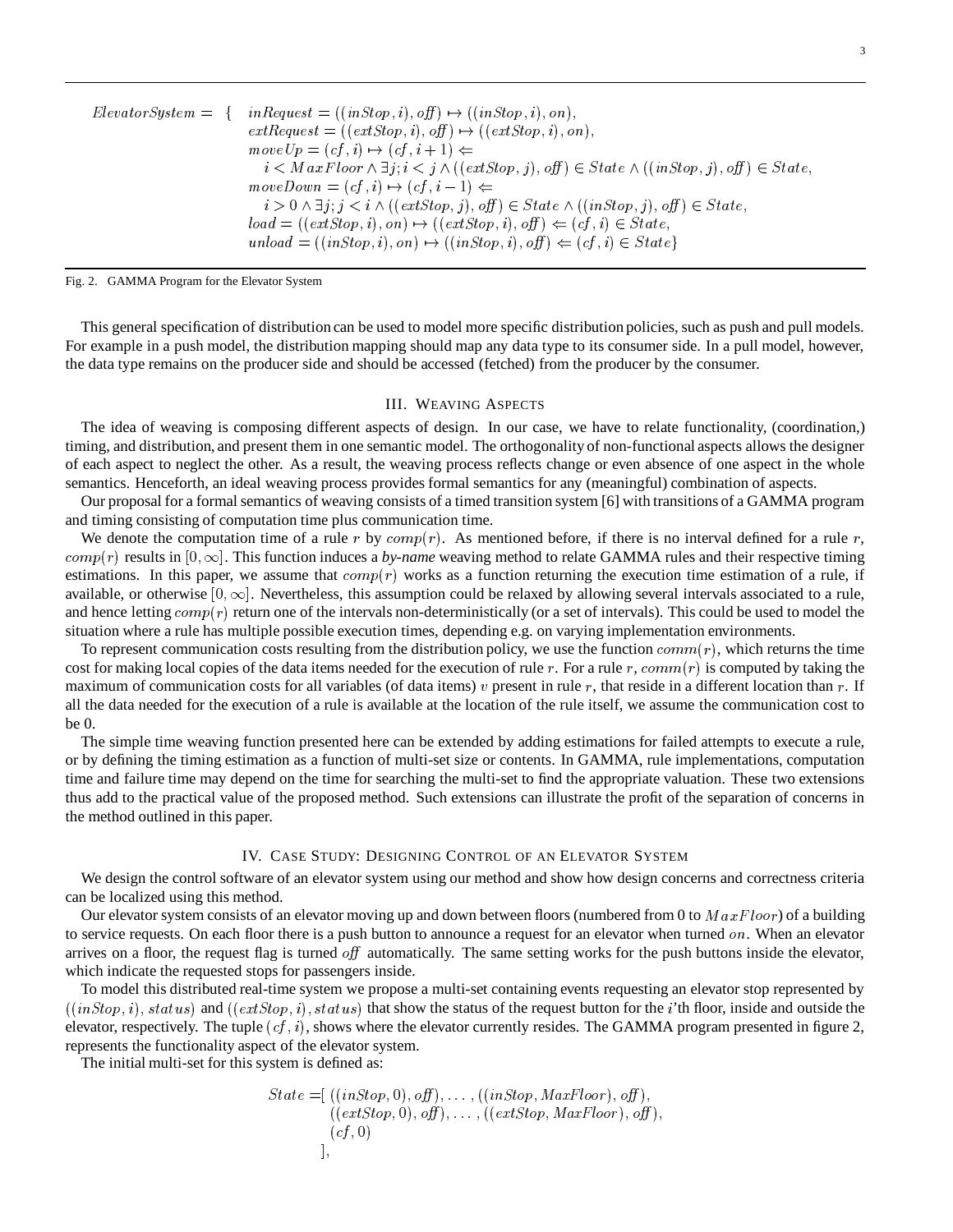which shows that the elevator is at the ground floor initially and that there are no requests for the elevator.

The coordination aspect defines how basic functionalities are composed to define different control strategies. A simple strategy is going up and down if there exists any request, and servicing them subsequently.

$$
ElevatorSchedule = (\mu X.(!inRequest) ; X) ||
$$
  
\n
$$
(\mu X.(!extRequest) ; X) ||
$$
  
\n
$$
(\mu X. (ServiceUp ; ServiceDown) ; X)
$$
  
\n
$$
ServiceUp = \mu X.((load||unload) ;
$$
  
\n
$$
(moveUp \rightarrow X))
$$
  
\n
$$
ServiceDown = \mu X.((load||unload) ;
$$
  
\n
$$
(moveDown \rightarrow X))
$$

The timing aspect of the case study consists of performance measures related to each basic operation in the elevator system (consisting of going up and down, and servicing requests. Suppose that the following timing information is given about the elevator system:

Pushing an internal or external button does not take time at all:

$$
T_{inRequest} = T_{ExtRequest} = [0, 0].
$$

• Going up and down between floors takes  $StepTime$  for each floor:

$$
T_{moveUp} = T_{moveDown} = [StepTime, StepTime].
$$

The elevator will be loaded/unloaded within  $MinService$  and  $MaxService$  amount of time, depending on the number of people and goods waiting for it:

$$
T_{load} = T_{unload} = [MinService, MaxService].
$$

The timing information allows us to verify the timeliness of a functional specification, possibly for a given coordination, assuming the aspects are appropriately weaved together.

Suppose that sensors for request buttons on each floor are connected to the elevator via a field-bus network. In this case, accessing the distributed locations will take some time from the elevator. To specify this model of distribution, we assume a location for the elevator and its internal buttons and a location for each external button. The distribution function for the elevator system then looks like the following:

$$
StaticDist(type((extStop, i), status)) = \{floor_i\}
$$
  
\n
$$
StaticDist(type((inStop, i), status)) = \{elevator\}
$$
  
\n
$$
StaticDist(type(cf, i)) = \{elevator\}
$$
  
\n
$$
StaticDist(extRequest) = \{floor_i \mid 0 \le i \le MaxFloor\}
$$

and for each rule  $rule$  other than  $extRequest$ :

$$
StaticDist(rule) = \{elevator\}
$$

This distribution policy defines where the GAMMA rules  $moveDown$  and  $moveUp$  must look for remote copies of external request values from distributed locations.

From a verification point of view, some basic un-timed properties of design can be verified using the semantics of GAMMA and coordination. For more complicated timed properties however, the reasoning requires the weaved model containing timing and distribution.

**Example 1** *Weaving of aspects of our elevator system.* In Figure 3, a fragment of the timed transition system is given that results from weaving the computation, timing and distribution of this system as described in previous examples. The transitions are labeled by the name of the rule(s) that are executed, the timing estimation of the execution, and the communication cost. For simplicity, only the relevant elements of the multi-set contents are represented in this figure. It is assumed that the time cost for communicating data from one node to another is  $CT$ .

## V. CONCLUSION AND FUTURE DIRECTIONS

In this paper, we presented the main ideas behind our method for separation of concerns in the design of distributed real-time embedded systems. The proposed method consists of separating aspects of functionality, coordination, timing and distribution in the design phase, and providing a weaving mechanism to provide a formal semantics for composed aspects. This weaved semantics enables us to have localized reasoning about properties of aspect models and their inter-relationships.